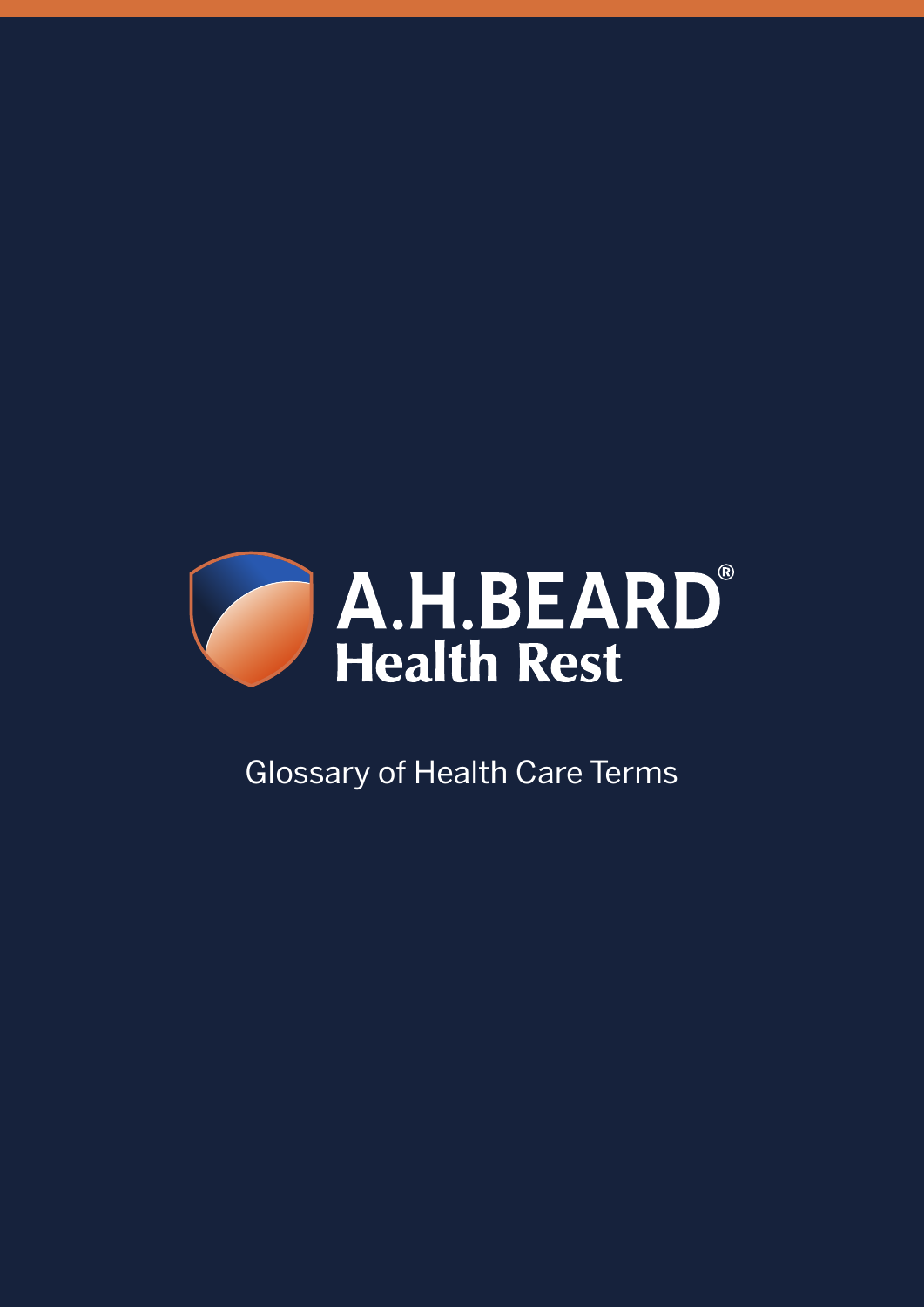## **Common Healthcare Mattress Terminology**

## **What do all those terms really mean?**

To help with your assessment of both manufacturers and products, we've developed a comprehensive glossary that encompasses current offerings within the healthcare support surface marketplace.

Please contact us if you have any questions; disagree with one of our definitions; would like to add a term to the list; or need more information about any of the topics included here.

**Active support surface:** Powered support surface that can change its load distribution properties, with or without a patient's weight on the surface. Zones or individual cells within the support surface change constantly with inflation or deflation of specific air bladders, based on preset cycles.

**Adaptive/adaptive flotation:** Term used for a support surface that can self-adjust to redistribute pressure, either with or without an external power source.

**Air flotation mattress:** Support surface that utilizes pressurized air bladders (sometimes in alternation, sometimes not) to facilitate pressure redistribution.

**Air fluidized therapy:** Type of support surface that provides pressure redistribution via a fluid-like medium created by forcing filtered, temperature-controlled air through mini silicone-coated ceramic beads. The patient "floats" on a sheet on top of the beads. Also known as AFT.

**Alternating pressure:** Function of a therapeutic air mattress that provides pressure redistribution via predictable, timed changes in inflation and deflation, usually in an A-B-A-B pattern, across multiple air or air/foam cells. Provides regular, frequent, automatic changes in distribution of body pressure. Air movement between cells is powered, i.e. with an external air pump.

**Anatomical zone:** Portion of a mattress's top layer whose pressure redistribution properties are matched to the body part typically resting there when a patient is supine. See "Multi-zoned surface."

**Articulation:** Term that refers to the bending of an adjustable bed. Such a bed with "two-point articulation" folds in two separate places, creating three distinct sections – head, foot and middle. Each section can be elevated and/or angled separately to achieve the desired position. Also known as gatching.

**Auto contour:** Bed articulation mode where the knee is raised slightly whenever the head of bed is raised. Often an automatic setting on the control panel of an electric bed. Used to reduce pressure on the patient's sacrum.

**Auto-firm:** Pump mode common in low air loss mattress systems. Inflates all cells equally to provide additional surface stability for patient transfer or medical procedure. Pump automatically resumes the pre-selected treatment level after a fixed period of time (usually 20-30 minutes).

**Bariatric:** Refers or relates to the overweight or obese. A bariatric mattress is made larger (usually 42" wide x 80-84" long) than a standard medical twin size, with firmer foams for more robust support.

**Biocompatibility:** Compatible with living tissue; a substance that is not toxic, injurious or physiologically reactive with tissue, nor will it cause immunological rejection by a living system.

**Bonnell innerspring:** Original, oldest and most common spring design for innerspring mattresses, characterized by knotted, round top, hourglass-shaped steel wire coils. Not normally used in healthcare surfaces, but common in home or long term care mattresses.

**Bottoming out:** Condition on a support surface caused when the patient's weight is able to fully compress all foam layers in the mattress, leaving the body with no resilient support above the medical bed frame. Also occurs during power outages, if the support surface has air-only cells or another form of air-supported technology. See "Maximum user weight."

**Cell:** Component of a support surface that contains air or an air/foam combination, typically found in alternating pressure or low air loss mattresses. Such designs may contain from four to twenty cells, running horizontally or vertically, and encased within a foam structure. Individual cells may inflate or deflate in a fixed pattern via use of an external pump; or self-adjust in air content as the patient's weight shifts. Vertical (longitudinal) cells may also be used in a lateral rotation function (see "Lateral rotation). May be called an air bladder if the surface is air-only, e.g., a low air loss mattress.

**Contraindication:** Condition or factor that provides a reason to withhold medical treatment or use of a device, due to the harm it may cause the patient. E.g., spinal disorders or cervical traction are contraindications for use of alternating pressure or air fluidized mattresses.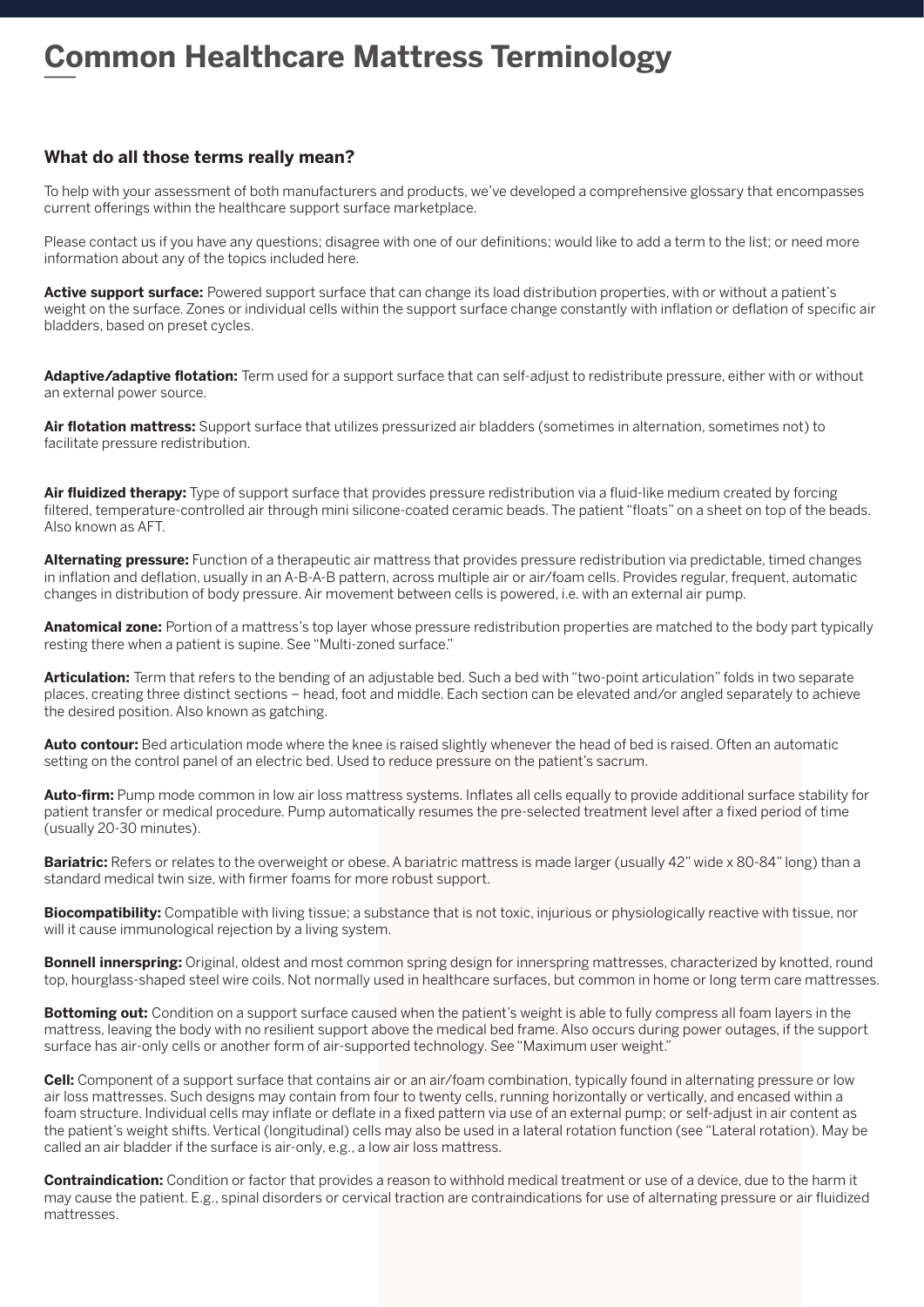**Conventional foam:** Porous polymer material that conforms in proportion to applied weight. Air enters and exits the foam cells relatively rapidly, allowing foam to re-form to its original shape quickly.

**Convertible mattress:** An alternating pressure surface design that self-adjusts to transfer patient load, with or without the use of power. Made with air/foam cells that provide a comfortable sleep surface even when not connected to an external air pump. Can be converted to full alternating pressure with use of the pump.

**Convoluted foam:** Foam "peak and valley" sculpting design resembling an egg crate (thus its nickname). Used to provide additional surface cushioning, a softer feel, increased air circulation and reduced pressure points. Can be used as the top layer of a laminated foam mattress, or as a freestanding overlay.

**CNC-cut foam:** Foam that has been sculpted in two or three directions via use of a Computer Numerical Control (CNC) machine. The machine offers far more options in foam design than simple convoluter equipment.

**CPR valve:** Quick air release valve on an air system mattress, allowing caregivers to properly conduct CPR on a flat, stable surface. Valve is closed at the end of the procedure, letting the mattress re-inflate.

**Dynamic surface:** Support surface that creates movement under the patient either with or without an outside power source. Movement is caused by air flowing through lateral or longitudinal cells, which may be air-only or air/foam combinations. Used in cases where the patient cannot move independently; has only one uninjured side for repositioning; or has other perfusion issues. Also called a high tech surface.

**Egg crate foam:** See "Convoluted foam.

**Entrapment:** Condition that occurs when a body part of a patient – most often, the head – becomes trapped or entangled between a hospital bed frame and its mattress, or becomes trapped in some part of the bed's rails, IV poles or other equipment. The FDA has defined seven separate "entrapment zones" that hospital bed and mattress manufacturers must be mindful of as they design integrated or replacement support surfaces.

**Envelopment:** Characteristic of a support surface allowing it to mold or conform to the unique shape of a human body, without causing a substantial increase in pressure. The higher surface contact decreases the pressure over the total body area, helping to improve blood flow and tissue integrity.

Fire barrier: Additional fire protection added to a mattress, in the form of a nonwoven or knitted sock of flame resistant material that fits over a mattress or cushion underneath its outer cover. Gradually replacing older methods of flame retardance involving use of chemicals within foam materials.

Fire resistant: Made from materials that are inherently nonflammable, i.e. with flame resistance built into their chemical structures.

**Fire retardant:** Chemically treated to be slow burning or self-extinguishing when exposed to an open flame.

**Flippable/turnable:** Design style of a support surface that extends product life by allowing the mattress to be used on both top and bottom sides (flipped) or rotated from head end to foot end (turned). Not normally used in acute care surfaces, where foam layers are specifically designed to offer anatomic zones and progressive support.

**Flotation:** Support surface characteristic that lifts or suspends certain parts of the patient's body above the horizontal plane, causing a sensation similar to floating and eliminating almost 100% of the surface contact – and thus pressure – with the suspended areas. See "Alternating pressure."

**Foundation:** Any base or support placed beneath a mattress. Most often refers to a box spring, but can also mean other types of constructions like platforms and slatted bases. Not commonly used in acute care settings.

**Fowler position:** Common medical bed position allowing patient to sit. Fowler positions may be described as low, semi, standard or high depending on the head of bed's angle from its base. A 45-60° angle is considered standard. Knees may be bent in any of the Fowler positions. All sitting positions place additional pressure on the patient's sacrum. See "Auto contour."

**Full size mattress:** 5" wide by 75", 80" or 84" long. Also called a double bed or standard bed. Sometimes 80" and 84" lengths are referred to as Full Extra Long.

**Gel:** A semi-rigid colloidal dispersion of a solid with a liquid; may exhibit elastic properties. Commonly used in pressure-relieving devices, both as 100% gel layers or inserts, and as an agent mixed with different types of foam to create a softer, more immersive surface. Polymer type gels offer far better durability and performance than water/cellulose types.

**Group I:** One of three groups of support surfaces set up by CMS (Centers for Medicare and Medicaid Services) to facilitate reimbursement. A Group I surface is defined as a pressure reducing mattress overlay or mattress, designed to be placed on top of a standard hospital bed or home mattress. An overlay may be powered or non-powered; mattresses are non-powered. Surfaces can be high density foam, gel, air or water filled, or self-adjusting alternating pressure. Considered the "prevention" group for purposes of pressure injury control.

**Group II:** One of three groups of support surfaces set up by CMS to facilitate reimbursement. A surface classified as Group II is defined as a powered, pressure reducing mattress overlay or replacement mattress, either alternating pressure or low air loss. Considered the "treatment" group of products used for pressure injury control.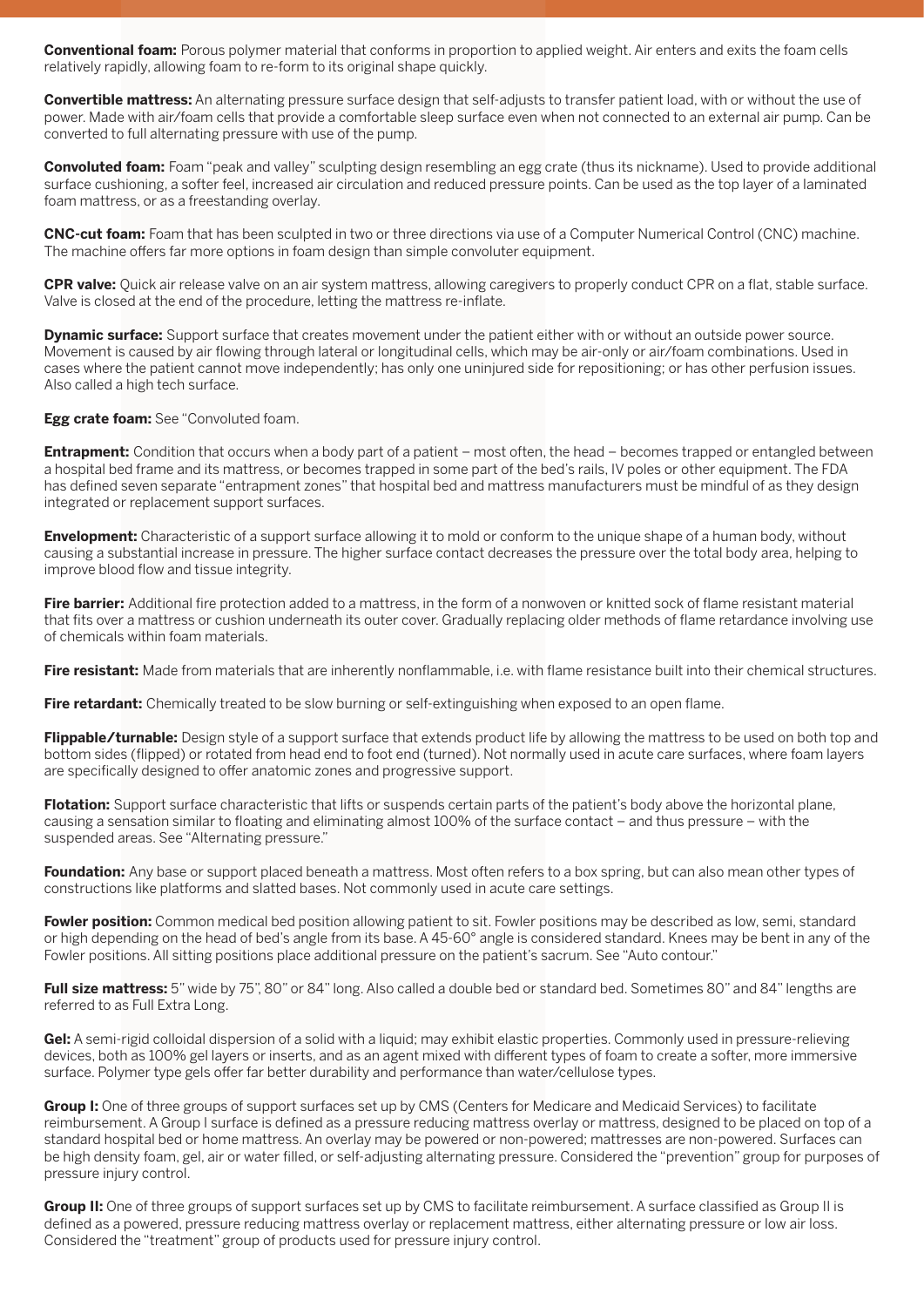**Group III:** One of three groups of support surfaces set up by CMS to facilitate reimbursement. Group III contains air fluidized products used for treatment of severe pressure ulcers, burns and other life-threatening conditions.

**Hammocking:** Tendency of a mattress, especially of poorly specified foams, to sink in the center and cause a V-shaped valley that concentrates pressure on bony prominences of the body like a hammock. May occur vertically, making it difficult to turn or get out of bed; or horizontally at the sacrum, causing a curved spine during sleep.

**HAPU or HAPI:** Hospital-acquired pressure ulcer or pressure injury (newer terminology); an injury that develops while a patient is hospitalized.

**Heel gradient/heel slope:** Mattress feature where foot end slopes downward at a 10-20° angle, protecting the heels by transferring pressure to less vulnerable calves. A slight slope can decrease interface pressure by as much as 27%.

**High resiliency foam:** A type of open cell foam with a higher support factor than viscoelastic foam. Its greater elasticity allows the foam to spring back into shape almost immediately after compression. Contours well to the human body, and offers a longer useful life than conventional foams.

**High-risk surface sculpting:** Style of sculpting foam top layer of support surface, using greater than normal depth (2-4") in channels or foam shapes. For patients at high risk of developing pressure injuries.

**High-specification foam mattress:** A more complex foam construction, usually laminated in multiple layers and with anatomical zones, that allows optimum immersion and envelopment while making it easy for the patient to change positions. Characteristic of healthcare mattresses more so than of dormitory or other institutional designs.

**HOB: Head of bed;** refers to the top section of a medical bed that is hinged for movement.

**Horizontal friction:** Resistance to motion in a parallel direction occurring at the shared boundary of two surfaces, e.g. a patient's body and a medical bed surface. See "Shear."

**ILD/IFD:** Indentation Load Deflection or Indentation Force Deflection – measurement of a foam's stiffness or compressibility. Calculated as the number of pounds needed to indent a 15x15x4 square of the foam by 25%, or 1". The practical application is to estimate a mattress's conformability, ability to immerse the patient or ability to support the patient and prevent bottoming out. A "good" ILD for a mattress' top layer foam is in the 10-20 range.

**Immersion:** How far a load, e.g. a patient's body, sinks into a support surface. Too much immersion may cause bottoming out; too little may indicate surface is too firm, causing increased pressure on bony prominences and raising the risk of pressure injuries.

**Ingress/egress:** Entering or leaving a medical bed, facilitated by bed rail or mattress design. E.g. a raised-edge mattress has an opening between raised sections to allow the patient to easily get in and out of the bed. Patient fall risk can be impacted by the mattress's design. See "Rail."

**Innerspring mattress:** Any mattress constructed around a core of tempered coil springs. The metal springs are typically surrounded by several layers of foam and upholstery to provide additional comfort and protection to the user. See "Bonnell innerspring."

**Integrated bed system:** A medical bed frame and support surface combination that is designed to function as a single unit using the bed's power source. Typically the surface is unable to function separately.

**Intended use:** The correct, safe use of a product as specified in the manufacturer's instructions, e.g. using a support surface on the medical bed model for which it was designed.

**Interface pressure:** The force per unit area that acts perpendicularly between an applied load, e.g. a patient's body, and the support surface. Pressure is affected by the rigidity of the surface; the type of body tissue in contact; and size/shape/weight of the body being supported. A low-specification or standard mattress may have interface pressure as high as 100 mmHg, which can result in pressure injuries.

**Inverted seam:** Mattress sewing style where stitched seams are on the inside of the cover, i.e. cover is sewn inside out, then turned and applied over the foam or other core. Common in healthcare mattresses as a way to prevent fluid ingress. Also used in other markets for bed bug prevention.

**King mattress:** Mattress that measures 76" wide x 80" long. Not a typical healthcare size.

**Lateral rotation:** Function of a support surface (or a kinetic bed or turning bed) that can be programmed to rotate a patient up to 40° in either direction from flat supine. Mattress typically has longitudinal (top to bottom) air cells on each side, whose inflation/deflation gently raise and push the patient into a new position. Not a substitute for regular and clinically recommended repositioning, but good if the patient cannot tolerate manual handling due to pain levels.

Low air loss (LAL): Type of support surface that provides a flow of air beneath and through a vapor-permeable and moisturewicking mattress cover, to assist in managing the heat and humidity of the skin. Generally used in combination with alternating pressure technology. "True" low air loss, while not a clearly defined category, generally refers to an air-based system that uses a blower rather than a compressor or pump to move air through and beneath the mattress cover. Note that blower systems often quote a theoretical air flow that is not normally achieved when the blower is connected to a mattress.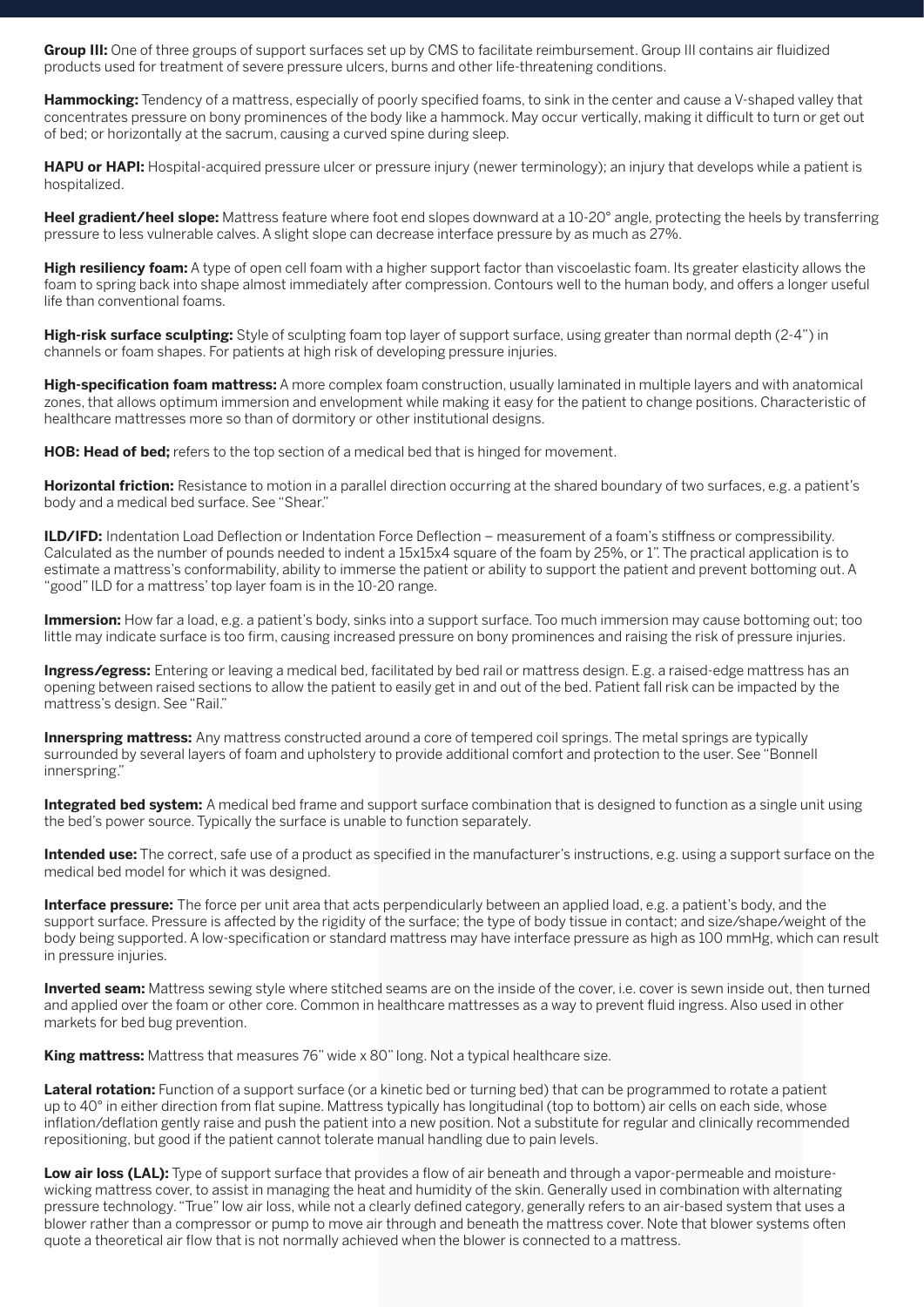**Mattress extender:** Fabric-covered foam construction, generally made of the same materials as the support surface, that extends the length or width of a mattress.

**Maximum user weight:** Maximum safe patient weight recommended for a piece of durable medical equipment, without considering the additional weight of bed linens, medical devices, etc. See "Weight capacity."

**Memory foam:** See "Viscoelastic foam."

**Microclimate:** In healthcare, refers to the mix of temperature, moisture and air movement that develops at the patient skin/support surface interface.

**mmHg pressure:** Millimeter of mercury; unit of measure equal to the pressure it takes to support a column of mercury one millimeter high. Common belief in healthcare mattress design is that skin pressure higher than 32 mmHg causes capillaries to close, cutting off air and nutrient supply to the skin and hastening its decline. In recent years number has been lowered, especially for elderly patients with more vulnerable skin.

**Moisture vapor permeable:** A substance that allows moisture in vapor form to pass through it.

**Moisture vapor transfer rate (MVTR):** Measure of the passage of water vapor through a substance. Also called water vapor transmission rate (WVTR). Usually indicated as grams per square meter over a period of time, e.g. 24 hours.

**MRS:** Mattress replacement system. Refers to support surfaces sold separately from medical beds, or non-OEM mattresses purchased as replacements.

**Multi-zoned surface:** A support surface in which different segments can have different pressure redistribution capabilities. Matches the mattress characteristics to the body areas most likely to develop pressure injuries.

**Non-powered:** Any support surface not requiring or using external sources of power (AC or DC) for operation.

**Offloading:** Process of redistributing pressure across a wider contact area.

**Overlay:** A support layer, usually no deeper than 4-5", designed to be used on top of a mattress.

**Perfusion:** Capillary blood flow; passage of blood and fluid through the capillary bed; the ability of the body to efficiently move blood to all extremities.

**Powered:** Any support surface requiring or using external sources of power (AC or DC) to operate. Typical models would include alternating pressure, low air loss and lateral rotation mattresses.

**Pressure injury (formerly pressure sore/pressure ulcer/decubitus ulcer/bedsore; new definitions developed by the NPUAP**  in 2016): Injury that develops due to unrelieved pressure on the skin of patients with limited mobility and other vulnerabilities. May begin as a small area of redness or discoloration and gradually progress to an open wound, with penetration to the bone at Stage IV severity. Development of pressure injuries is influenced by heat, moisture, general condition of the skin, patient nutrition and other factors.

**Pressure redistribution:** Support surface's ability to distribute load over contact areas with the body. Especially in vulnerable areas like the sacrum or heel, softer foams, surface sculpting, heel slopes, four-way stretch fabrics and other changes in materials and manufacturing are made to avoid extended direct pressure on any one body part.

**Pressure reduction, pressure relief:** Now considered obsolete terms; see "Pressure redistribution."

**Progressive support/resistance:** Layering of various firmnesses of foam to allow for a tissue-friendly, softer top layer and a stiffer, more supportive bottom layer.

**Pulsation:** A form of alternating pressure that uses a shorter peak inflation time and a more frequent cycle time. The effect is of massage or stimulation, rather than just redistribution of pressure.

**Quaternary:** As applied to the healthcare market, an ammonium chloride compound with positive charges that works as a surfactant. Has general antimicrobial properties. Used in cleaning and disinfecting of hard surfaces.

**Queen mattress:** Measures 60" wide x 80" long. Currently the most common consumer (end user) mattress size.

**Rail:** Part of a support surface's construction consisting of firm foam edges that form a perimeter for the central components of the mattress. Rails are generally 2-3" wide, as deep as the mattress' design, and surround all four sides of the center foam.

**Raised perimeter/raised edge:** Mattress design with a 2-3" raised edge on the top foam layer. Raised edge designs are used to prevent entrapment, falls and unsupervised egress from the bed.

**Reactive support surface:** A powered or non-powered support surface that can change its load distribution properties only if weight is applied, e.g. a patient lying or sitting on it. Surface accommodates the load by conforming to the body.

**Self-adjusting mattress:** Dynamic pump-free mattress system utilizing a specialized air or air/foam cell construction to maintain pressure equalization across the mattress.